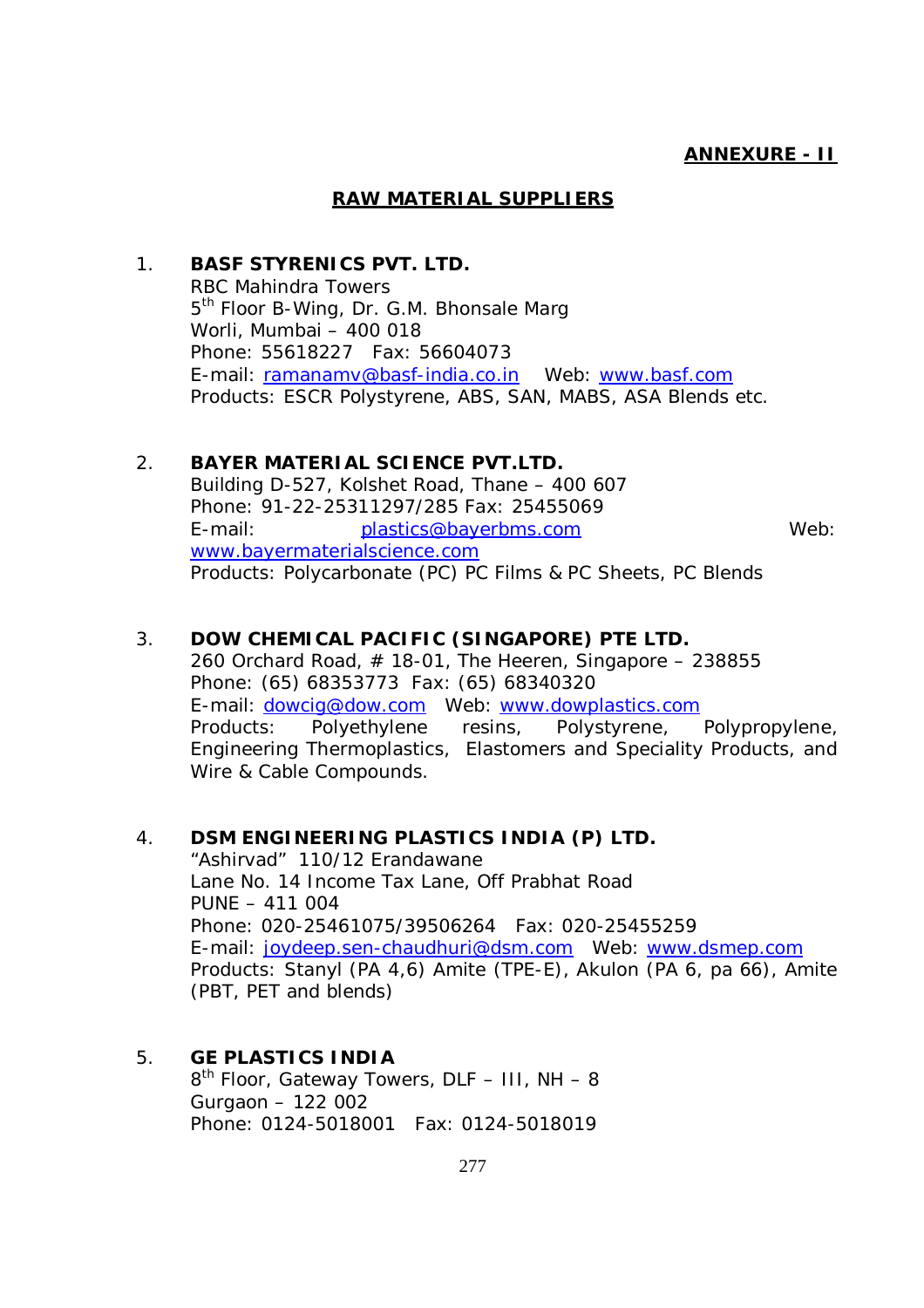E-mail: rk.arora@ge.com Web: www.geplasticsindia.com Products: Polycarbonate – Lexan, PBT – Valox, PPO – Noryl.

### 6. **GHARDA CHEMICALS LTD.**

Plot No. 3525 – 26 – 27, GIDC Estate, Panoli Dist. Bharuch, Gujarat – 394 116 Phone: 02646 – 272575 /6 Fax: 02646 – 272141 E-mail: Polymer@gharda.com Web: www.ghardapolymers.com Products: Polymers PEEK, PEK, PES, PSS, PPSU, PSU

# 7. **HALDIA PETROCHEMICALS LTD.**

1, Auckland Place, Kolkata – 700 017 Phone: 033-22831640/3/5 Fax: 033 – 22831654 Web: www.haldiapetrochemicals.com Products: LLDPE, HDPE, PP, Benzene, Butadiene, MS Euro III, LGP, PY Gas, Cyclopentane.

### 8. **INDIAN OIL CORPORATION LIMITED**

Scope Complex, Core-2, 7 Institutional Area Lodhi Road, New Delhi – 110 003 Phone: 011-24360214 Fax: 011 – 24367548 E-mail: khuranavk@iocl.co.in Web: www.indianoilcorp.com Product: PP- 600 KTA, HDPE – 300 KTA, hdpe/lldpe – 350 KTA, MEG – 300 KTA, PTA – 553 KTA.

# 9. **J.P. POLYMERS PVT. LTD.**

3, Shram Laxmi Industrial Est. Opp. Indiana Bakery, Kanchpada, Ramchandra Lane Extn. Road. Malad (W), Mumbai – 400 064. Phone: 56998881 – 84 Fax: 56998887 E-mail: mail@jppolymers.net Products: Polycarbonate (Dupont), Nylon'6, Nylon'66& PBT 9SRF), Acylic-PMMA (Sumitomo), K-Resin (Philips), Transparent ABS (Toray), POM, UHMW-PE, ABS & SAN

# 10. **RELIANCE INDUSTRIES LTD.**

Maker Chambers-IV, Nariman Point, Mumabi – 400 021 Phone: 30322100 Fax: 30322199 E-mail: tushar\_roy@ril.com Web: www.ril.com Products: Polymers, Chemicals, Fibers & Intermediates